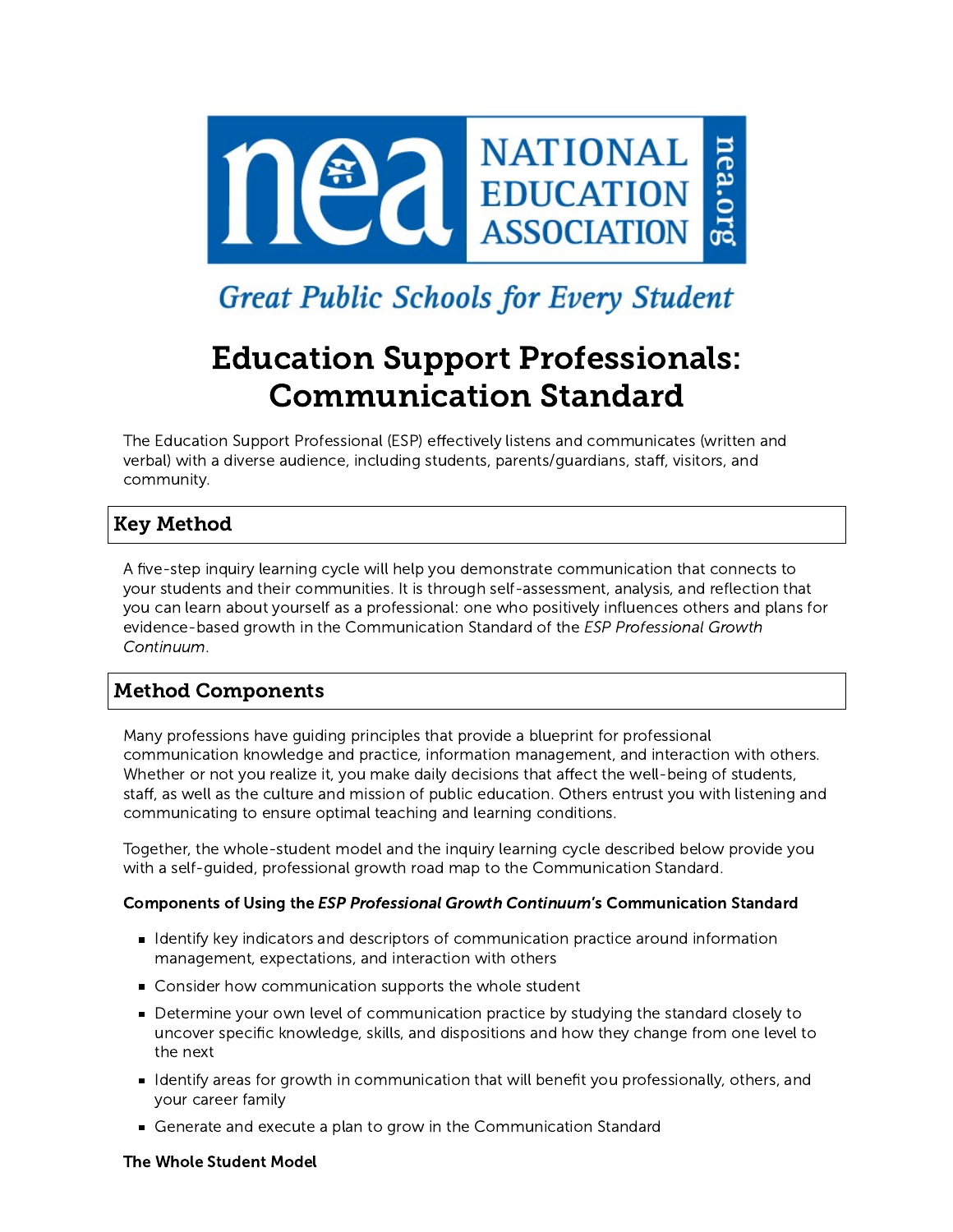The five tenets of the Whole Student Model parallel Maslow's hierarchy of needs by describing the relationship between the well-being of students and their readiness to learn. Students cannot learn unless they are first healthy and safe, and they are more likely to learn if educators engage, support, and challenge them. The tenets should guide and inform your communication practices.

#### The Inquiry Learning Cycle (Your Learning Journey)



#### Know the Communication Standard

- The indicators and descriptors of the standard detail what you should know and be able to do regarding communication in your career family role.
- Study the standard (see the Professional Growth Planning Tool or PGC Self-Assessment in Resources). Own the knowledge, skills, and dispositions that characterize your cultural competence, that of those around you, and for others within your career family.

#### Know Yourself

- Knowing where you currently fall on the professional growth continuum and being able to describe your practice around communication is a critical first step to intentional growth in the standard.
- Knowing the students you serve and their needs will ground your work in the importance of the Communication Standard.
- You also need to understand why you do what you do and what the needs are behind the decisions you make.

#### Set a Growth Goal

- Setting goals that are rooted in the details of the Communication Standard will guide you to maximize your potential to help the whole student.
- Comparing what you know about communication with what you know about yourself and the needs of your students around this standard will help you develop a professional vision that serves your passion and your students.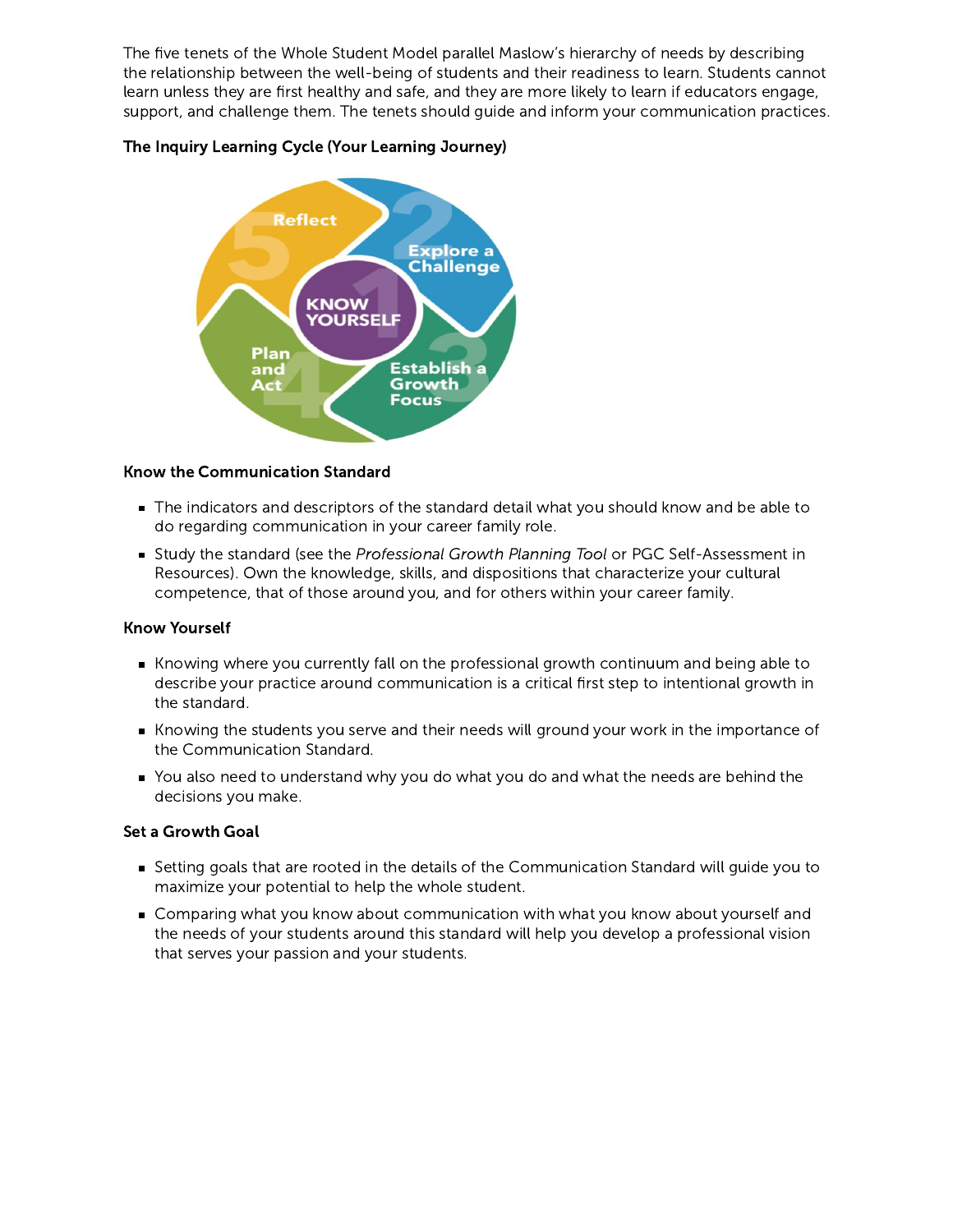

See this link for more detail:

[https://docs.google.com/presentation/d/1oUQX2OIOp0eElqt1pfUKA3Qxp2zSolWlKzgOS1dei48/edit?](https://docs.google.com/presentation/d/1oUQX2OIOp0eElqt1pfUKA3Qxp2zSolWlKzgOS1dei48/edit?usp=sharing) usp=sharing

The Why (your passion or purpose)  $\Leftrightarrow$  The What (the standard's continuum)

+

**The How** (inquiry cycle - building your knowledge)

⇕

#### Whole Student

+

#### You

Role Model (RM)/Leader (L)/Mentor (M)

#### Follow Your Communication Growth Plan

Designing and implementing a communication growth plan will help you gain the knowledge, skills, and dispositions you need to develop and strengthen your professional practice. When designing your plan, make sure to Include the following to ensure your plan moves you forward:

- $\blacksquare$  Steps you will take
- Resources you will tap (what does your association offer?)
- **Timelines you will meet**
- **Milestones or check-ins on your progress**

#### Reflect

Reflecting on what you have learned about yourself, the Whole Student Model, and the Communication Standard will cement your learning. In turn, what you notice through reflection will help you make plans for continued growth. Reflection is both the final step in the inquiry learning cycle and micro-credential submission as well as a habit of continuous improvement.

# Supporting Research

Armstrong, Patricia. (2018). Bloom's Taxonomy. Nashville, TN: Vanderbilt University. <https://cft.vanderbilt.edu/guides-sub-pages/blooms-taxonomy/>

Darling-Hammond, L., Hyler, M. E., Gardner, M. (2017). Effective Teacher Professional Development (research brief). Palo Alto, CA: Learning Policy Institute.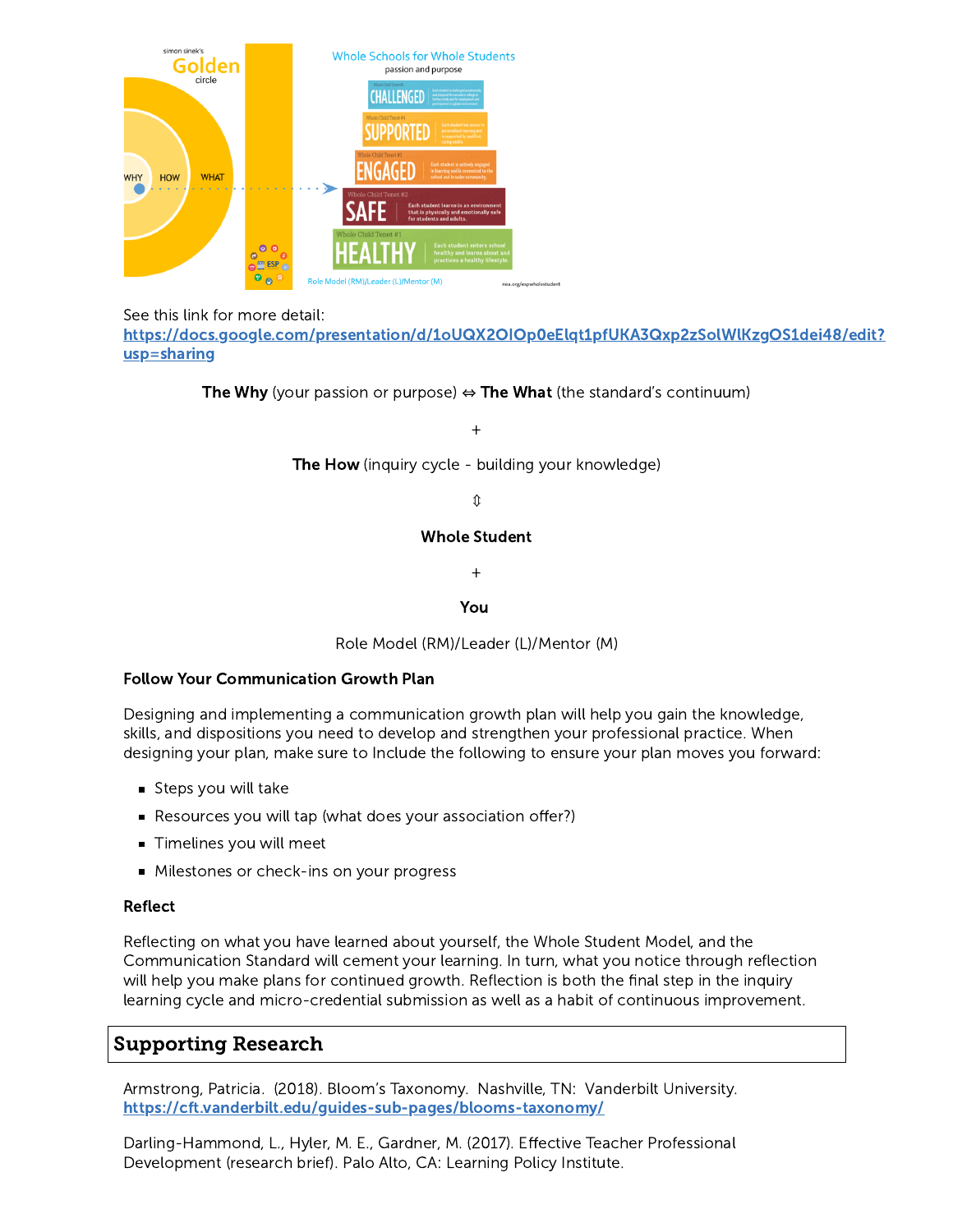<https://learningpolicyinstitute.org/product/effective-teacher-professional-development-brief>

Hodges, T., Clifton, D. (2004). Strengths-Based Development in Practice. Omaha, NE. The Gallup Organization.

<https://www.weber.edu/WSUImages/leadership/docs/sq/development-in-practice.pdf>

Whole School, Whole Community, Whole Child: A Collaborative Approach to Learning and Health. (2014). Alexandria, VA: ASCD. [http://www.ascd.org/ASCD/pdf/siteASCD/publications/wholechild/wscc-a-collaborative](http://www.ascd.org/ASCD/pdf/siteASCD/publications/wholechild/wscc-a-collaborative-approach.pdf)approach.pdf

## Resources

Education Support Professionals: Professional Growth Continuum (PGC) <https://www.nea.org/professional-excellence/professional-learning/esps/continuum>

PGC - Professional Growth Planning Tool [https://docs.google.com/document/d/1nYaaOCHtiQiy8\\_ehCjX6iyblY3zeX7torlm00gKJevw/edit?](https://docs.google.com/document/d/1nYaaOCHtiQiy8_ehCjX6iyblY3zeX7torlm00gKJevw/edit?usp=sharing) usp=sharing

Professional Growth Continuum (PGC) Self-Assessment

<https://www.nea.org/sites/default/files/2020-06/ESP-PGC-Assessment-Guide.pdf>

Simon Sinek - Start With Why - TED Talk <https://www.youtube.com/watch?v=IPYeCltXpxw>

Know Your Why | Michael Jr. - YouTube <https://www.youtube.com/watch?v=1ytFB8TrkTo>

Blog Post - Improving Schools: Why Do You Do What You Do? <http://inservice.ascd.org/improving-schools-why-do-you-do-what-you-do/>

ESP: Meeting the Needs of the Whole Student [https://www.nea.org/professional-excellence/student-engagement/whole-student](http://mc-builder.appspot.com/mchtml/687)education

ESP Quality's PowerPoint on Maslow's Hierarchy of Needs and the Whole Child [https://docs.google.com/presentation/d/1M7X0kflJHOzvq\\_PhG0BM0Ja2VEwdGTKk6thGB9kqxm8/edit?](https://docs.google.com/presentation/d/1M7X0kflJHOzvq_PhG0BM0Ja2VEwdGTKk6thGB9kqxm8/edit?usp=sharing) usp=sharing

Self-Reflection and Professional Growth Planning [https://education.ky.gov/teachers/PGES/TPGES/Pages/TPGES-Self-Reflection-and-](https://education.ky.gov/teachers/PGES/TPGES/Pages/TPGES-Self-Reflection-and-Professional-Growth-Planning.aspx)Professional-Growth-Planning.aspx

## Submission Guidelines & Evaluation Criteria

To earn the micro-credential, you must receive a passing score in Parts 1 and 3 and receive a proficient score for all components in Part 2

## Part 1. Overview Questions

250 - 350 words

Please answer the following contextual questions to help our reviewer understand your current situation. Do not include any information that will make you or others identifiable.

1. List your ESP career family, specific position, and number of years working in education.

2. Describe your school/work site's level (healthy, safe, engaged, supported, or challenged) of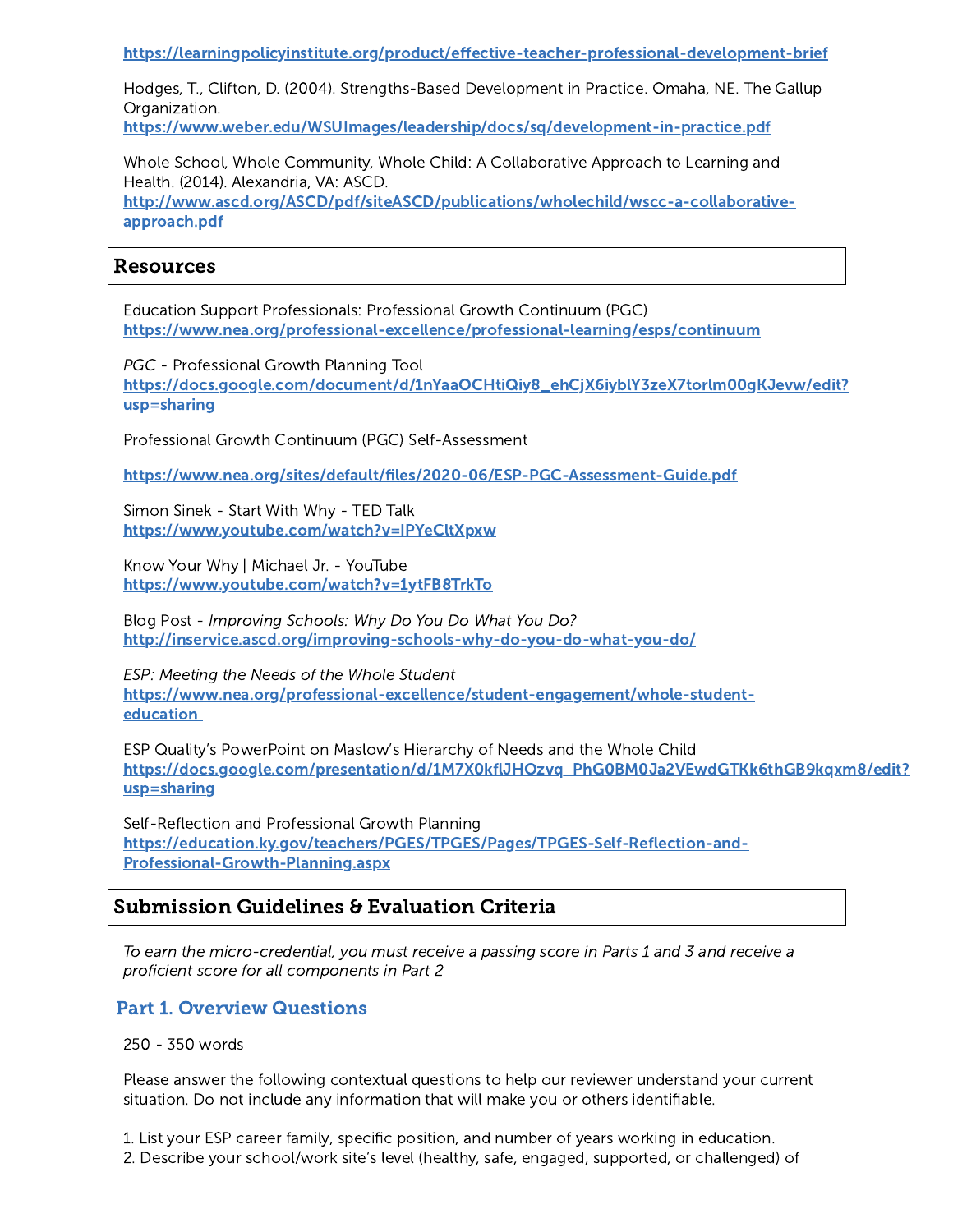meeting the needs of the whole student. Explain your choice with the type of specific detail found in the diagram.

**Passing:** Responses completely answer each question and include specific examples that clearly illustrate intentional use of the standard and the Whole Student Model. Writing is organized and easy to understand.

## Part 2. Work Examples / Artifacts

To earn this micro-credential, please submit the following **three artifacts** as evidence of your learning. Please do not include any information that will make you or your students identifiable to your reviewers. You will need to use the Inquiry Learning Cycle and the PGC - Professional Growth Planning Tool or PGC Self-Assessment (both in the Resources section) to complete the evidence listed below.

### Artifact 1: Professional Vision Statement

#### (250-350 words)

Using specific details from both the Whole Student Model and the Communication Standard (see Resources), create a professional vision statement that makes a case for pursuing growth in this standard. Make sure your statement includes all of the following:

- Why you do the work of an ESP
- Why you want to grow in this standard and what specifically is in the standard that ignites passion for your work (see indicators – knowledge, skills, and dispositions)
- How the inquiry learning cycle will support meeting your goals

## Artifact 2: Professional Growth Plan

Create and execute a professional growth plan template (you may use one of the two templates in Resources or create your own) that helps you learn about yourself and the standard. Include each of the following steps:

- Analyze and dissect the Communication Standard
- I dentify your level of practice in the standard as you start your growth plan
- $\blacksquare$  Establish growth goals
	- Identify growth goals (aligned to the indicators)
	- Identify any professional role aspirations: Role Model (RM), Mentor (M), or Leader (L)
- Describe how your growth action steps contribute to the learning environment

#### Artifact 3: Documentation of Communication

Provide one piece of documentation (review the descriptors for your career family to identify possible examples) from your daily work that demonstrates communication knowledge and practice, information management, and/or interaction with others in support of a safe, productive, and positive learning environment for students, staff, and/or community.

```
null Proficient Basic Developing
```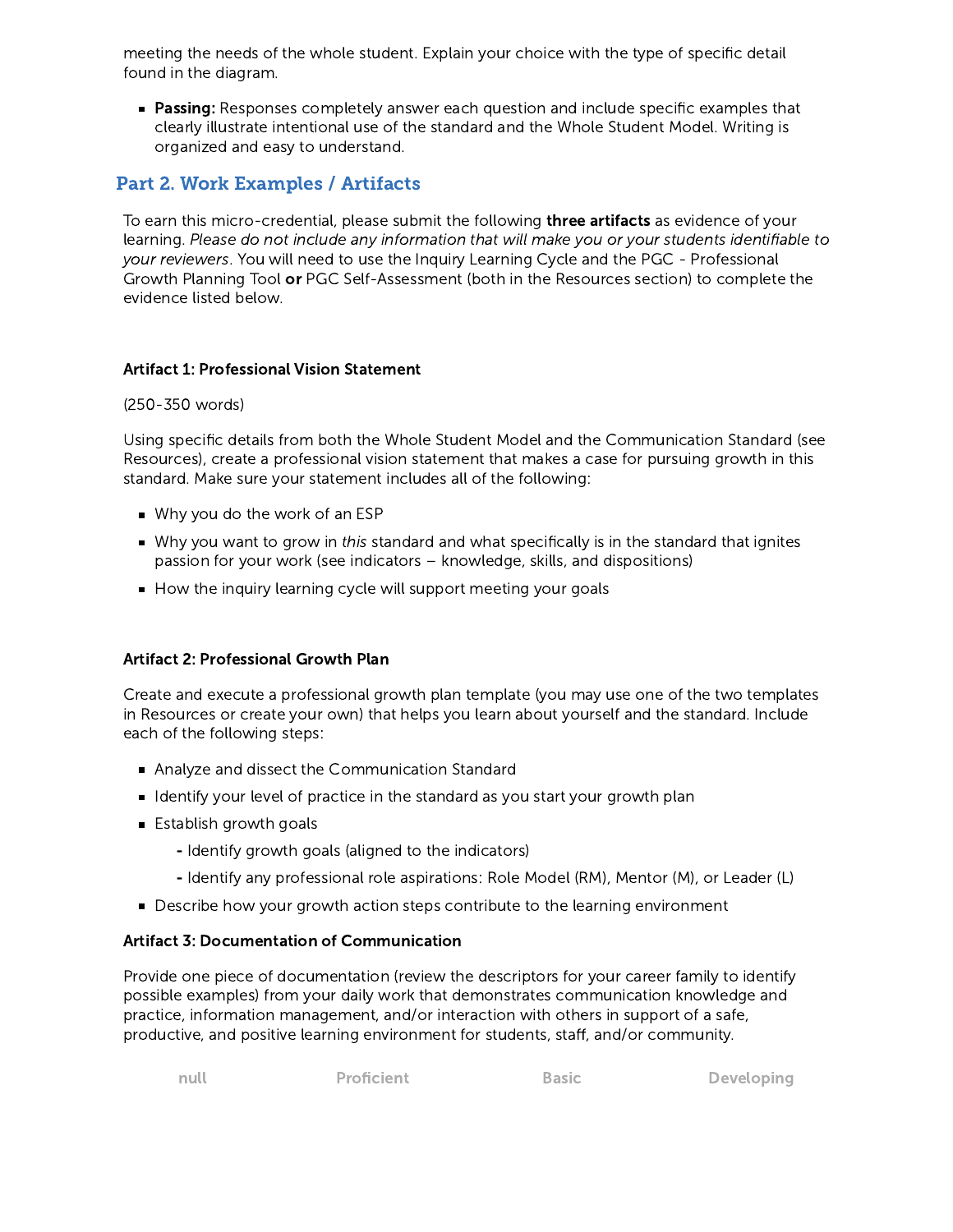Artifact 1: Professional Vision Statement Clearly defines a professional vision that includes the whole student, the Communication Standard, and why growth in communication is desired

Includes specific details demonstrating understanding of the "what" (the standard's indicators and descriptors)

Explains how the inquiry cycle will guide professional growth

Generally defines a professional vision that includes the whole student, the Communication Standard, and why growth in communication is desired

Lacks specific details demonstrating understanding of the "what" (the standard's indicators and descriptors)

Is unclear about how the inquiry cycle will guide professional growth

Does not define a professional vision that includes the whole student, the Communication Standard, and why growth in communication is needed

No specific details demonstrating understanding of the "what" (the standard's indicators and descriptors) are included

Does not address how the inquiry cycle will guide professional growth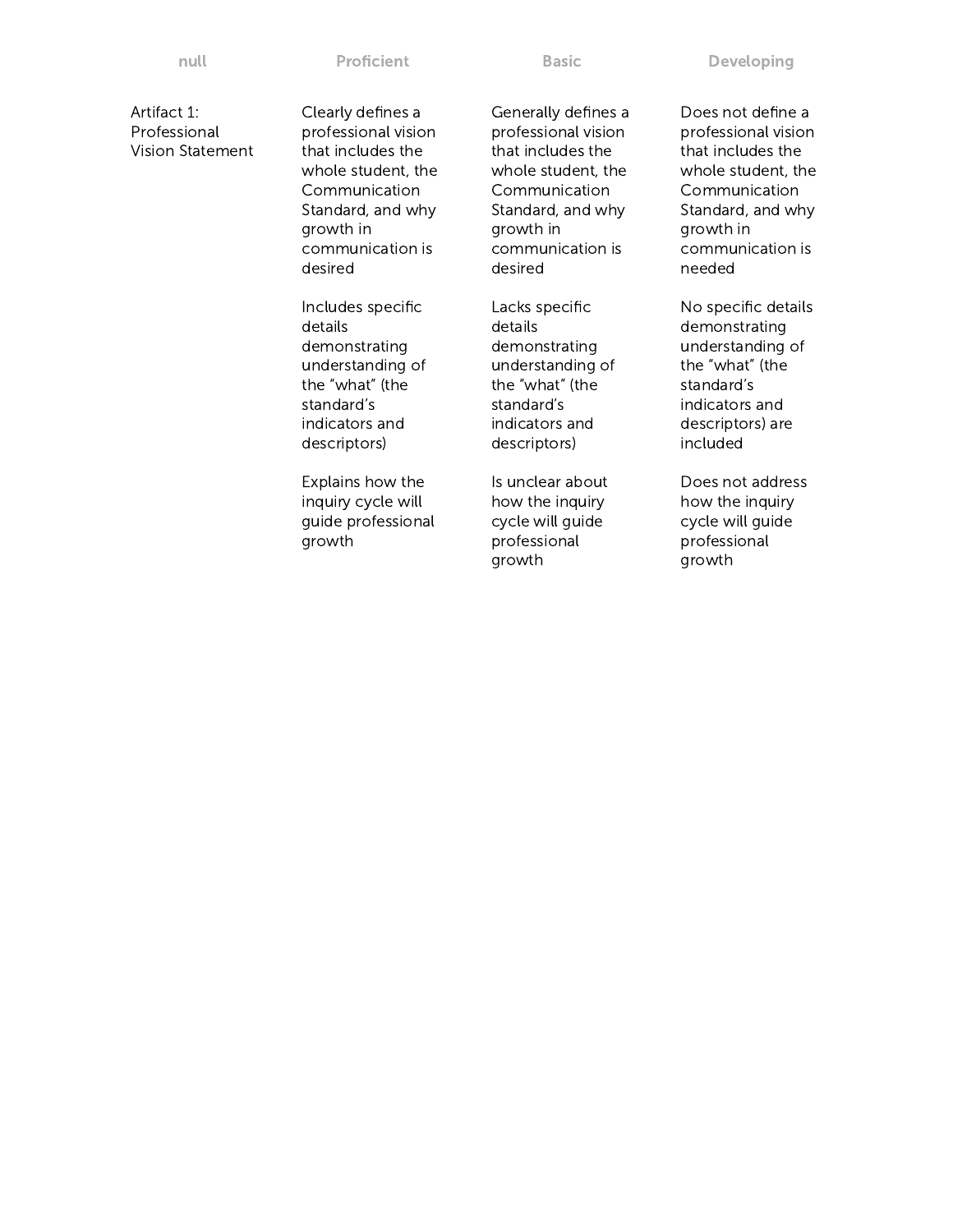Artifact 2: Professional Growth Plan Designed and fully executed a professional growth plan with 2-3 growth goals clearly rooted in the indicators and descriptors of the Communication **Standard** Clearly indicates role aspirations: Role Model (RM), Mentor (M), or Leader (L) Both starting and ending levels of practice are identified and justified with specific details from daily work Action steps are specific and there is evidence of their execution Reflection clearly addresses each goal Designed and partially executed a professional growth plan with 1-2 growth goals vaguely rooted in the indicators and descriptors of the Communication Standard Implies role aspirations: Role Model (RM), Mentor (M), or Leader (L) Starting and/or ending levels of practice are generally identified but there is a lack of specific detail from daily work Action steps are too broad and there is little evidence of their execution Reflection is lacking detail and/or does not address each goal

Did not design or execute a professional growth plan with growth goals rooted in the indicators or descriptors of the Communication Standard

Does not indicate role aspirations: Role Model (RM), Mentor (M), or Leader (L)

Starting and/or ending levels of practice are not identified and/or there are no specific details from daily work

Action steps are not evident and there is little or no evidence of their execution

Reflection is absent and/or lacks goal detail